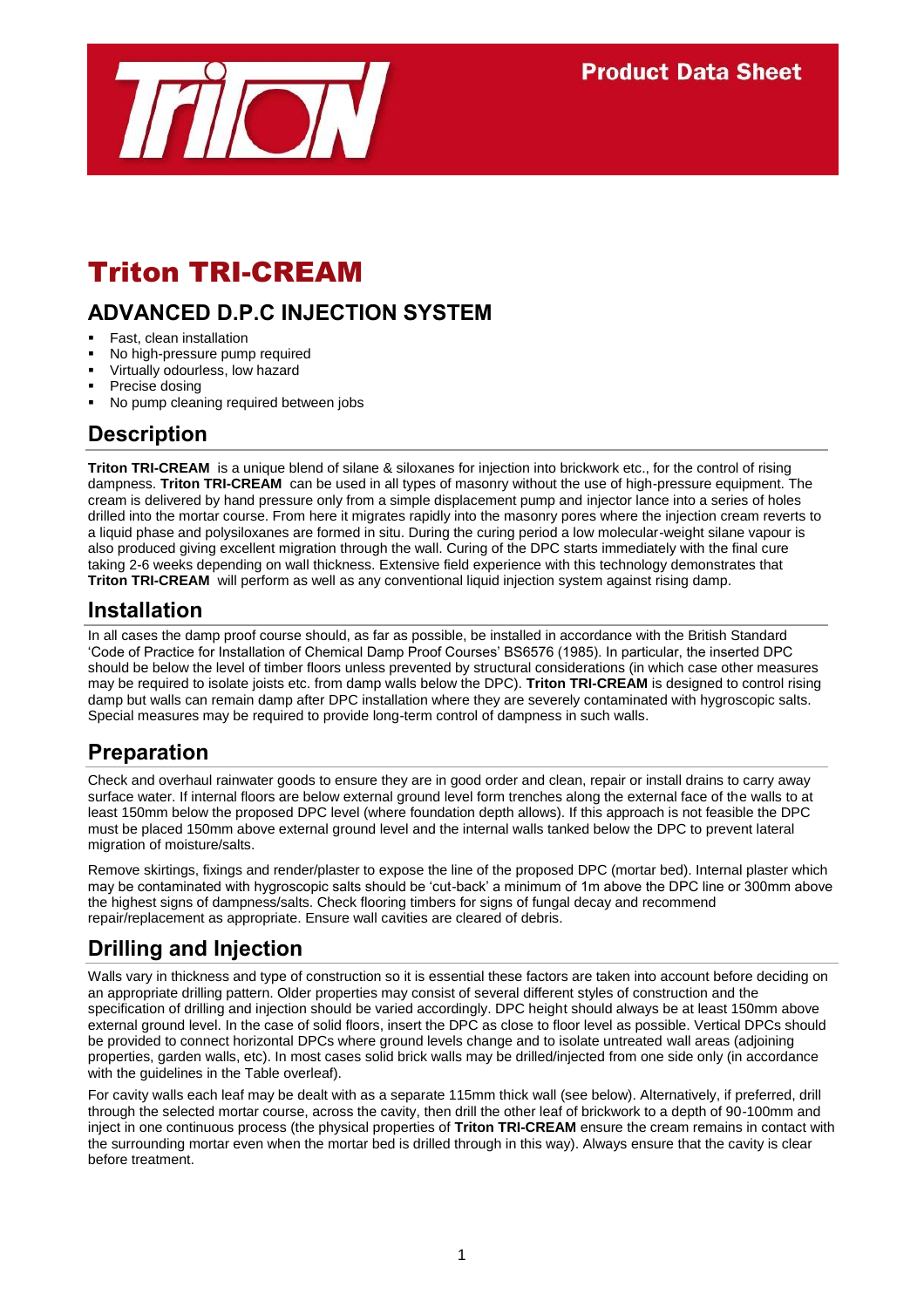

In random stone and rubble infill walls, as far as practically possible, follow the mortar course at the appropriate level. However, if the stone is of a porous type, it may be possible to vary the drilling location (mortar/stone) as long as the mortar bed perpends are treated.

In walls of greater than 350mm thickness it is recommended that drilling is undertaken from both sides at a corresponding height. In the case of drill holes becoming blocked these should be re-drilled just prior to injection or a new hole drilled nearby to ensure that an adequate volume of **Triton TRI-CREAM** is introduced.

## **Drill hole size, Depth and Location**

Drill 12mm diameter holes horizontally in the mortar bed at centres no greater that 120mm. The depth of hole required for various sizes of wall is shown in the table below. For walls of intermediate thickness the depth of holes should be pro rata. Where the masonry is irregular, ensure the horizontal drilling pattern targets the base of all perpends of the course selected.

# **Drill hole depth required for walls of various thickness:**

| <b>Wall Thickness</b> | $115$ mm | <b>230mm</b>      | 345mm   | 460mm             |
|-----------------------|----------|-------------------|---------|-------------------|
|                       | (4.5")   | (9")              | (13.5") | (18")             |
| Depth of hole 100mm   | $100$ mm | 220 <sub>mm</sub> | 330mm   | 410 <sub>mm</sub> |

### **Tri-Cream Injection**

Fill the applicator unit with the Tri-Cream (approx. fill capacity 5.0ltr) and use the hand-pump to establish a positive pressure of approx. 1 bar (15lb/in²). Insert the lance of the **Triton TRI-CREAM** application gun into the full depth of the pre-drilled hole. Squeeze the gun trigger and back fill each hole fully with **Triton TRI-CREAM** to within 1cm of the surface. When treating cavity walls from one side make certain that the holes in each leaf are filled.

### **Application Rates\***

| <b>Wall Thickness</b> | <b>115mm</b> | <b>230mm</b> | 345mm              | 460mm  |
|-----------------------|--------------|--------------|--------------------|--------|
| Tri-Cream per 10m     | 0.9ltr       | 1.9ltr       | 2.9 <sub>ltr</sub> | 3.9ltr |

**\***certain types of construction may result in higher retentions, e.g., up to twice the above figures in rubble filled walls. Some allowance should also be made for wastage (ca. 10%).

### **Finishing Works:**

On external faces of walls drill holes can be re-pointed using a matched mortar or plugged with plastic caps of a suitable size and colour. On internal faces holes can be left open and plaster stopped short of the DPC.

### **Replastering:**

The removal and replacement of internal salt contaminated plaster is an important part of effective damp proofing works (salts left by rising damp are hygroscopic and can cause future staining independently of structural dampness). It is essential, therefore, to follow specific guidelines drawn-up for dealing with the particular challenges posed by damp/saltaffected surfaces.

It is advisable to leave walls injected with **Triton TRI-CREAM** to dry for as long as possible, and for at least 14 days, before removing excess salts and commencing re-plastering.

# **Packaging**

**Triton TRI-CREAM** is packed in a 5 litre Tub